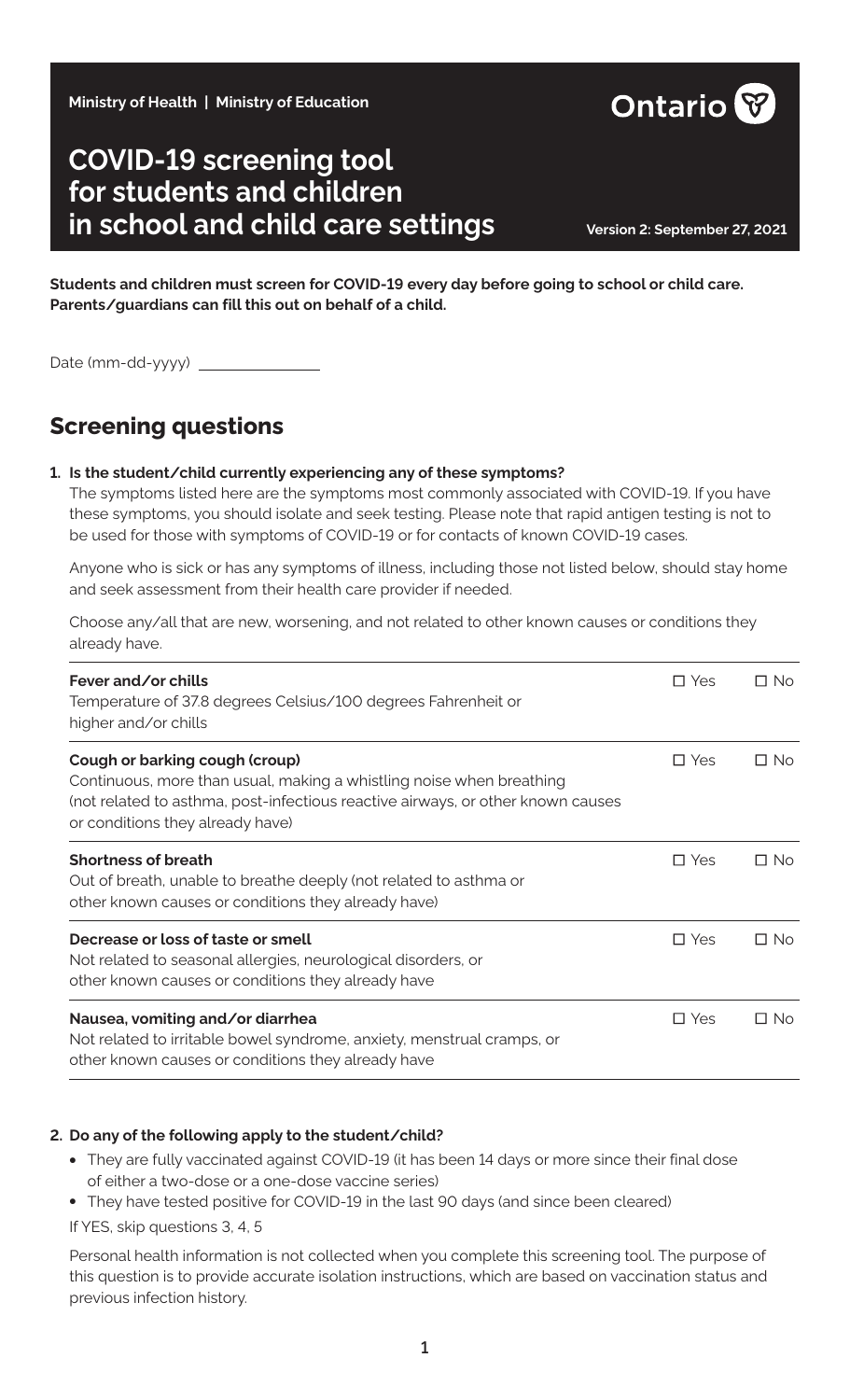| 3. Is someone that the student/child lives with currently experiencing any new<br>COVID-19 symptoms and/or waiting for test results after experiencing symptoms?                                                          | $\square$ Yes | $\Box$ No    |
|---------------------------------------------------------------------------------------------------------------------------------------------------------------------------------------------------------------------------|---------------|--------------|
| Children (<18 years old): fever and/or chills, cough or barking cough, shortness of<br>breath, decrease or loss of taste or smell, nausea, vomiting and/or diarrhea                                                       |               |              |
| Adults: (≥18 years old): fever and/or chills, cough or barking cough, shortness of<br>breath, decrease or loss of taste or smell, tiredness, muscle aches                                                                 |               |              |
| If the individual experiencing symptoms received a COVID-19 vaccination in the last<br>48 hours and is experiencing only mild fatigue, muscle aches, and/or joint pain that<br>only began after vaccination, select "No." |               |              |
| 4. In the last 10 days, has the student/child been identified as a "close contact"<br>of someone who currently has COVID-19?                                                                                              | $\square$ Yes | $\square$ No |
| If public health has advised you that you do not need to self-isolate, select "No."                                                                                                                                       |               |              |
| 5. In the last 10 days, has the student/child received a COVID Alert exposure<br>notification on their cell phone?                                                                                                        | $\square$ Yes | $\square$ No |
| If the student/child has since tested negative on a lab-based PCR test, select "No."                                                                                                                                      |               |              |
| 6. Do any of the following apply?                                                                                                                                                                                         | $\square$ Yes | $\Box$ No    |
| • In the last 14 days, the student/child travelled outside of Canada and<br>was told to quarantine                                                                                                                        |               |              |
| In the last 14 days, the student/child travelled outside of Canada and<br>$\bullet$<br>was told to not attend school/child care                                                                                           |               |              |
| 7. Has a doctor, health care provider, or public health unit told you that the<br>student/child should currently be isolating (staying at home)?<br>This can be because of an outbreak or contact tracing.                | $\square$ Yes | $\Box$ No    |
| 8. In the last 10 days, has the student/child tested positive on a rapid antigen<br>test or a home-based self-testing kit?                                                                                                | $\square$ Yes | $\Box$ No    |

If the student/child has since tested negative on a lab-based PCR test, select "No."

### **Results of screening questions**



- **•** The student/child must isolate (stay home) and not leave except to get tested or for a medical emergency.
- **•** Talk with a doctor/health care provider to get advice or an assessment, including if the student/child needs a COVID-19 test.
	- Siblings or other people in your household must stay at home until the student/child showing symptoms tests negative, or is cleared by your public health unit, or is diagnosed with another illness. Household members who are fully vaccinated or previously positive for COVID-19 in the last 90 days and have since been cleared are not required to stay home.
- **•** Contact your school/child care provider to let them know about this result.

#### **If you answered "YES" to question 3, do not go to school or child care.**

- **•** The student/child must isolate (stay home) and not leave except to get tested or for a medical emergency.
- **•** The student/child can return to school or child care after the individual with symptoms tests negative, is cleared by your local public health unit, or is diagnosed with another illness.
- **•** Contact your school/child care provider to let them know about this result.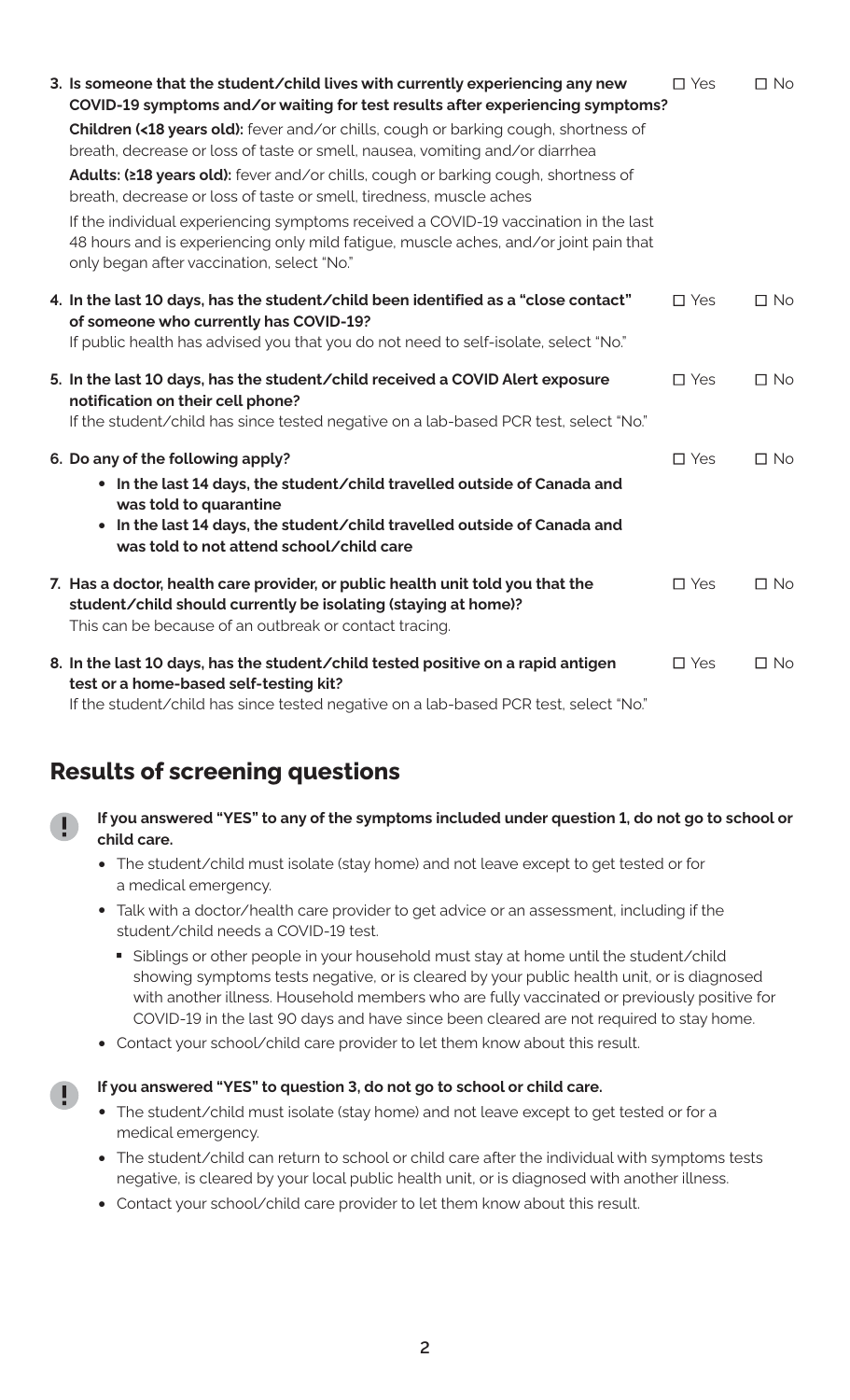#### **If you answered "YES" to question 4, do not go to school or child care.**

- **•** The student/child must isolate (stay home) for 10 days and not leave except to get tested or for a medical emergency.
- **•** Follow the advice of your local public health unit or a health care provider, including which symptoms to monitor for and when to get a COVID-19 PCR test. Please note that rapid antigen testing is not to be used for contacts of known COVID-19 cases.
- **•** The student/child can only return to school/child care after 10 days, even if they get a negative test result, as long as they do not develop any symptoms.
	- Siblings and other people in your household can go to school, child care or work, but must not leave the home for other non-essential reasons. Household members who are fully vaccinated or previously positive for COVID-19 in the last 90 days and have since been cleared are not required to stay home.
- **•** If the student/child develops any of the symptoms listed above or tests positive, contact your local public health unit or doctor/health care provider for more advice.
- **•** Contact your school/child care provider to let them know about this result.

#### **If you answered "YES" to question 5, do not go to school or child care.**

- **•** The student/child must isolate (stay home) and not leave except to get tested or for a medical emergency.
- **•** Visit an assessment centre to get them a COVID-19 test.
	-
	- If they test negative on a PCR test (they do not have the virus), they can return to school/child care.<br>■ If they test positive on a PCR test (they have the virus), they need to continue isolating and can return only after they are cleared by your local public health unit.
- If they develop symptoms, contact your local public health unit or doctor/health care provider for more advice.
	- Siblings or other people in your household can go to school, child care or work, but must not leave the home for other, non-essential reasons until the individual who got the COVID alert tests negative on a PCR test, or is cleared by your local public health unit. Household members who are fully vaccinated or previously positive for COVID-19 in the last 90 days and have since been cleared are not required to stay home.
- **•** Contact your school/child care provider to let them know about this result.

#### **If you answered "YES" to question 6, do not go to school or child care.**

D

- **•** The student/child must follow federal guidelines for individuals who have travelled internationally, including not going to school/child care for 14 days after their arrival and getting tested as per federal requirements.
- **•** If the student/child has been directed to quarantine, they must stay home for 14 days and not leave except to get tested or for a medical emergency. For more information on federal requirements for travellers, please see the [Government of Canada's website](https://travel.gc.ca/travel-covid/travel-restrictions/isolation).
- **•** If the student/child develops symptoms and/or tests positive, contact your local public health unit or doctor/health care provider for more advice.
- **•** Contact your school/child care provider to let them know about this result.

#### **If you answered "YES" to question 7, do not go to school or child care.**

- **•** The student/child must isolate (stay home) and not leave except to get tested or for a medical emergency.
- **•** Follow the advice of public health. The student/child can return to school/child care after they are cleared by your local public health unit.
- **•** If the student/child develops symptoms, contact your local public health unit or doctor/ health care provider for more advice.
	- Siblings or other people in your household must stay at home until the student/child tests negative, or is cleared by your public health unit. Household members who are fully vaccinated or previously positive for COVID-19 in the last 90 days and have since been cleared are not required to stay home.
- **•** Contact your school/child care provider to let them know about this result.